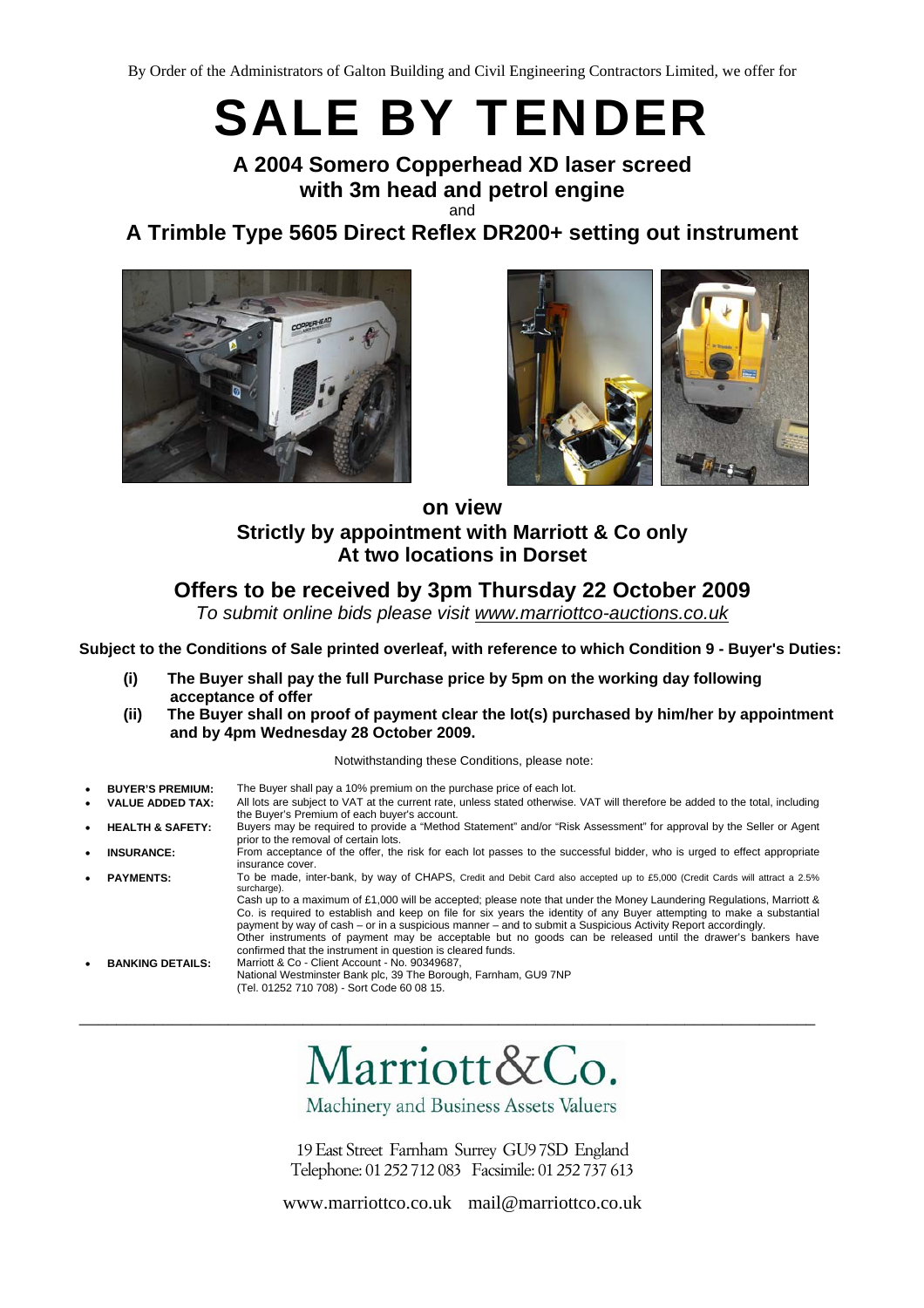# **CONDITIONS OF SALE BY TENDER**

### **'Online' sales use the internet, licenced software and a remote server over which Marriott & Co. has no control. Marriott & Co. accept no responsibility whatsoever for any bids placed**

#### **1. Definitions**

- In these conditions references to:
- (a) "The Agent" means the firm of Marriott & Co. or any Partner or employee thereof at the time of Sale;
- (b) The "Buyer" shall have the meaning ascribed to it in Condition 6 and the "Buyers" shall been deemed to be principals (for the purpose of these conditions), unless to the knowledge of the Agent they are acting as agents on behalf of a named principal;
- The "Seller" means the person owning or having the right to sell the lot; (d) "Lot(s)" means such goods, vehicles, computers and/or other items which are the subject of the Sale by Tender;
- The Interpretation Act 1978 applies to the terms and expressions used in these conditions as if contained in the statute, and these conditions shall be governed by English Law.

#### **2. The Condition of Goods**

Whilst every care has been taken in the preparation of any advertisement brochure and other publication, they are necessarily statements of opinion and must not be relied upon as statements of fact. Neither the Seller nor the Agent is responsible for the correctness of any description of any lot. The Agent sells as agent for the Seller (unless otherwise specifically declared). The Agent is not in a position to know the history or assess the quality of the lots. Lots sold are likely to have been subject to wear and tear caused by use or the effects of age and may have faults and imperfections. Buyers are given opportunities at the viewing times to examine lots and will be assumed to have done so. They must rely solely on their own skill or judgement as to whether lots are fit for any particular purpose and whether they comply with the catalogue description.

#### **3. Personal Risk and Damage to Property**

- Every person on the premises where the lots are being exhibited or sold before, during or after the sale are:
- (a) Deemed to be there at their own risk and neither the Seller nor the Agent shall be liable for any loss, accident or injury sustained howsoever caused; and
- (b) Responsible for any damage they, their carriers or other agents may cause to any lot, to the premises or any other property.

#### **4. Duties of Persons Present**

All persons present at the sale agree to refrain from conduct which may cause a ance to others present and to indemnify the Agent against the consequences of any proceedings brought against them in respect of such conduct.

#### **5. Offers**

All offers shall be submitted in the manner prescribed by the Agent, and shall be treated as being made upon these Conditions of Sale and on the basis that the party making the offer has notice of these conditions. All offers shall be binding upon the party making the offer unless otherwise notified by the Agent.

#### **6. Ascertainment of the Buyer**

The Buyer shall be the person making the offer which is acceptable to the Agent; the Buyer will be informed in writing accordingly.

#### **7. Agent's Discretion**

The Agent has sole discretion to refuse any offer, to withdraw any lot, and exclude any person from the sale site.

#### **8. Buyer's Premium and Value Added Tax**

The Buyer shall pay a 10 per cent premium on the purchase price of each lot whether sold by tender or private treaty (such premium to belong to the Agent), together with Value Added Tax at the current rate on the purchase price of each lot (unless the lot is notified as not attracting Value Added Tax) and on the premium.

#### **9. Duties of Buyers**

- The Buyer shall: (a) Pay the full purchase price together with any chargeable Value Added Tax by the time/date stated overleaf;
- (b) In accordance with the Health & Safety at Work Regulations and Construction Design & Management Regulations, the Buyer may be required to provide a "Method Statement" and/or "Risk Assessment" for approval by the Seller and/or the Agent prior to the removal of any lots. The Buyer is responsible for electrical disconnections which must be carried out by a suitably qualified electrician, and the Buyer is responsible for the removal of any fluids and/or waste in and around the lot(s) strictly in accordance with the Control of Substances Hazardous to Health Regulations;
- (c) On proof of payment and by appointment, remove the goods expeditiously and by the time/date stated overleaf;
- Where lots are fixed to land and/or buildings, detach such lot safely and lawfully without the use of flame cutters, explosives or any other dangerous equipment or processes (unless with previous written permission of the Agent) and forthwith make good any damage to the land and/or buildings and the Buyer undertakes to indemnify the Agent and (where appropriate) the Seller against any costs, damage, claims and demands arising upon such

removal. The Agent may require prior to removal a sum from the Buyer to cover the likely damage caused by such removal. The Agent shall be entitled to exercise a lien on any lot purchased by the Buyer until all or any damage or loss has been paid in full.

#### **10. Liability of the Agent and Sellers**

- (a) Lots are sold with all faults and defects and with all errors of description and neither the Seller nor the Agent is responsible for any defects whatsoever. All implied conditions relating to description, fitness and quality are accordingly excluded;
- (b) The Seller and the Agent do not make or give, nor has any person in the employment of the Agent any authority to make or give, any express representation or warranty with regard to any lot - except as provided by Condition 11 below.

## **11. Risk and Passing of Property**

Subject to Condition 15 below, the Seller warrants to the Agent and to the Buyer that the Seller is the true owner of the lot or is properly authorised to sell it. Each lot is at the sole risk of the Buyer upon acceptance of the Buyer's offer. Title shall not pass to the Buyer until payment has been made in full and until such time the Agent shall have a lien on the lot.

#### **12. Default by the Purchaser**

If the Buyer fails to comply with his duties, the Agent shall have the right to:

- (a) Resell the lots by Public Auction or otherwise without notice to the Buyer, and if any loss arises from such a resale after deducting the Agent's full costs and expenses, the Buyer shall be responsible to the Agent for that loss (any net surplus to be the Seller's); and
- (b) Where a deposit is paid, to forfeit that deposit; and
- (c) Charge interest on any unpaid balance at the rate of 2 per cent above base rate from time to time; and
- (d) Charge for storage arising after the time for removal at the rate of 25 per cent per annum of the sale price and to release the lots in question to the Buyer only after payment in full of all storage and removal expenses incurred (as well as the full purchase price).

## **13. Computer Software and Data**

The sale of any computers specifically excludes any software and/or data that may be held on computer carrying media, and the Buyer undertakes to not use and to remove and/or re-licence any software and to not use and to remove all data within the meaning of the Data Protection Act 1998 from the computer carrying media.

#### **14. Safety of Machinery, Vehicles and Portable Appliances**

- (a) Lots may not comply with the Health and Safety at Work Act 1974 or other relevant safety legislation. Accordingly the Buyer undertakes not to use any lot purchased until satisfied that it complies with the relevant Acts and Regulations relating to such machines and equipment, to handle correctly any toxic chemicals and dangerous substances, and to indemnify the Agent against any failure to observe this undertaking;
- (b) In the case of the sale of vehicles, no vehicle is warranted or held out to be roadworthy; the Buyer undertakes to ensure that no vehicle is used unless it complies with the Road Traffic Acts and other relevant legislation; the odometer reading of vehicles is not warranted;
- (c) All goods sold are sold as used and are not supplied as new;
- (d) This sale is subject to Marriott & Co. being satisfied that all electrical and/or gas portable appliances are safe, and the Buyer must allow access for a competent person nominated by Marriott & Co. to inspect and carry out any necessary portable appliance tests (at the Seller's expense); any item failing a safety test will be excluded from the sale and scrapped.

#### **15. Insolvency and Death**

Where the Agent conducts a sale on behalf of a Seller who is the Administrative Receiver, Administrator, Liquidator or Supervisor of a limited company or Trustee in Bankruptcy or Supervisor of an individual: (a) The Seller shall only act as an agent on behalf of the company or bankrupt or

- individual (as the case may be) and shall be under no personal liability whatsoever in respect of the contract for sale of any lot:
- (b) The Seller and the Agent on his behalf sell whatever right, title or interest the company, bankrupt or individual may have in the lot; no warranty is given or authorised to be given by the Seller nor the Agent with regard to the Seller's title to any lot(s) sold; any claims with regard to retention of title or other claims to the lot(s) will be the responsibility of the Buyer without any recourse to the Seller or the Agent; no adjustment will be made if it subsequently transpires that the lot(s) are subject to third party ownership;
- If before title to any lot has passed to the Buyer, being an individual, he dies or enters into a composition or arrangement for the benefit of his creditors or has a Receiving Order in Bankruptcy made against him, or being a body corporate, has a Receiver or a Receiver and Manager or an Administrator appointed or goes into Liquidation or enters into an arrangement for the benefit of its creditors, then in all such cases the contract for sale for such lot may be, at the Agent's discretion, rescinded without notice to the Buyer. Upon recision, any deposit paid by the Buyer shall be forfeited and the Agent shall be entitled to exercise the rights set out in these Conditions of Sale on the basis of a deemed default by the Buyer.